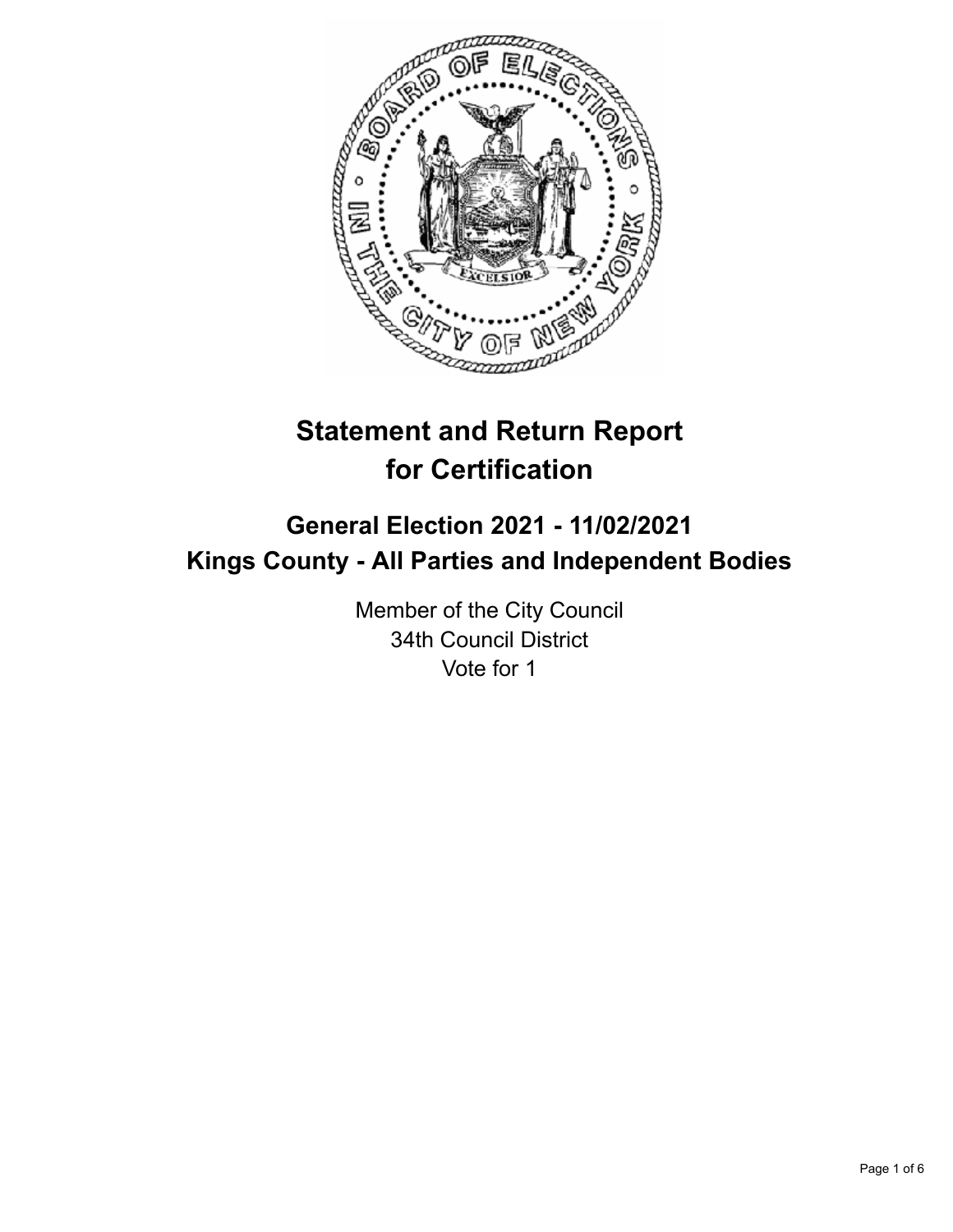

### **Assembly District 50**

| <b>PUBLIC COUNTER</b>                                    | 2,806 |
|----------------------------------------------------------|-------|
| MANUALLY COUNTED EMERGENCY                               | 0     |
| <b>ABSENTEE / MILITARY</b>                               | 126   |
| <b>AFFIDAVIT</b>                                         | 32    |
| <b>Total Ballots</b>                                     | 2,964 |
| Less - Inapplicable Federal/Special Presidential Ballots | 0     |
| <b>Total Applicable Ballots</b>                          | 2,964 |
| JENNIFER GUTIERREZ (DEMOCRATIC)                          | 2,314 |
| TERRELL LYNN FINNER (POWER 2 THE PEOPLE)                 | 97    |
| LUTCHI GAYOT (BLK LIVES MATTER)                          | 131   |
| ANNA MIROFF (WRITE-IN)                                   | 1     |
| ANTHONY C. HERBERT (WRITE-IN)                            | 1     |
| <b>BRENDAN MCGILLEN (WRITE-IN)</b>                       | 1     |
| CURTIS SLIWA (WRITE-IN)                                  | 1     |
| DIANA REYNA (WRITE-IN)                                   | 1     |
| DOUG DECHEET (WRITE-IN)                                  | 1     |
| ERICK WALDEN (WRITE-IN)                                  | 1     |
| JOHN HANCOCK (WRITE-IN)                                  | 1     |
| LUISE SKRUDZKI (WRITE-IN)                                | 1     |
| RALPH JORLANO (WRITE-IN)                                 | 1     |
| ROGER OWENS (WRITE-IN)                                   | 1     |
| SEBASTIANO N.RUSSO (WRITE-IN)                            | 1     |
| TANIA MARKIS (WRITE-IN)                                  | 1     |
| UNATTRIBUTABLE WRITE-IN (WRITE-IN)                       | 8     |
| <b>Total Votes</b>                                       | 2,563 |
| Unrecorded                                               | 401   |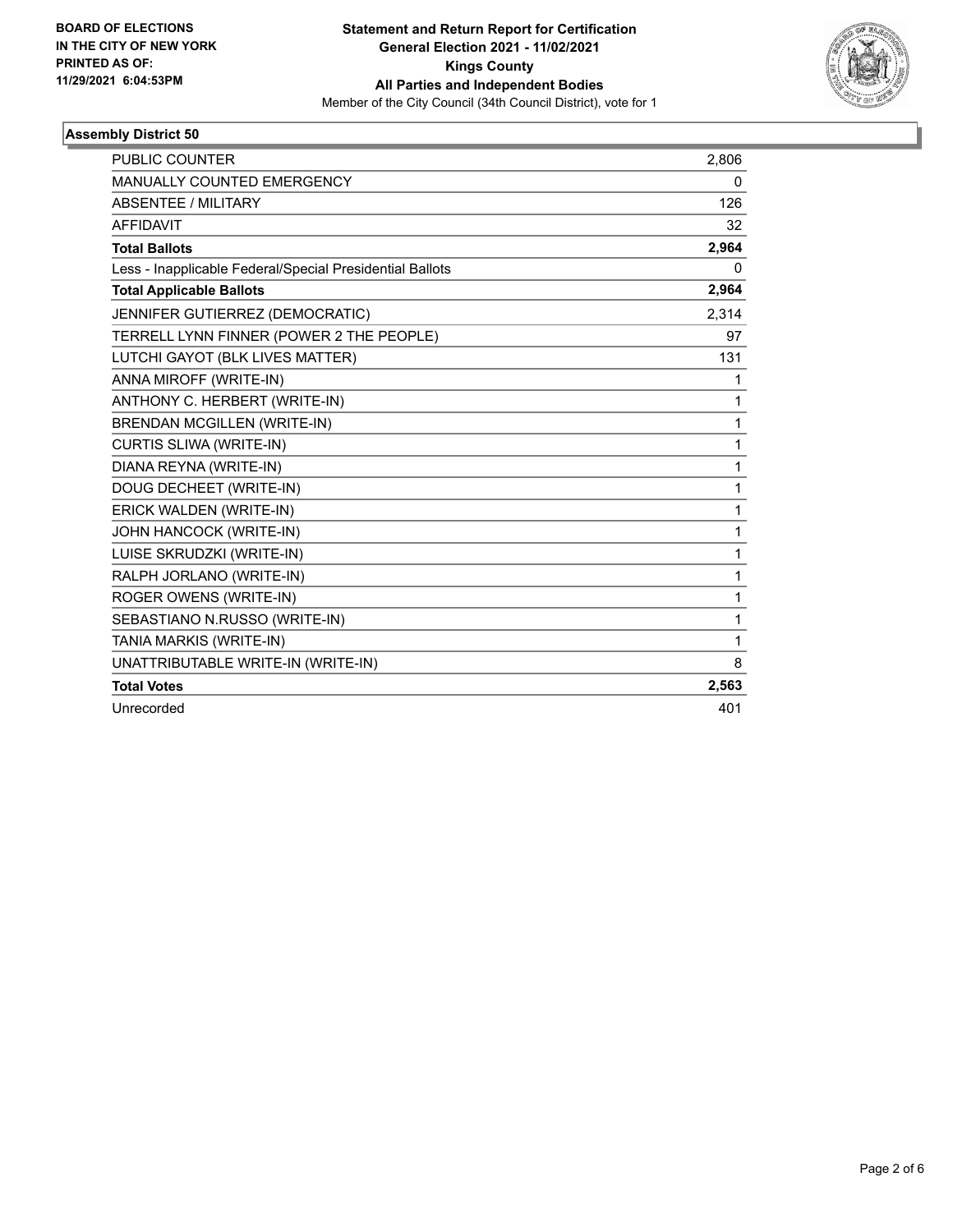

### **Assembly District 53**

| PUBLIC COUNTER                                           | 9,395          |
|----------------------------------------------------------|----------------|
| <b>MANUALLY COUNTED EMERGENCY</b>                        | 1              |
| <b>ABSENTEE / MILITARY</b>                               | 340            |
| <b>AFFIDAVIT</b>                                         | 96             |
| <b>Total Ballots</b>                                     | 9,832          |
| Less - Inapplicable Federal/Special Presidential Ballots | 0              |
| <b>Total Applicable Ballots</b>                          | 9,832          |
| JENNIFER GUTIERREZ (DEMOCRATIC)                          | 7,905          |
| TERRELL LYNN FINNER (POWER 2 THE PEOPLE)                 | 327            |
| LUTCHI GAYOT (BLK LIVES MATTER)                          | 355            |
| ANDREW YANG (WRITE-IN)                                   | 1              |
| ANTHONY JANOY (WRITE-IN)                                 | 1              |
| BILL BILLERSON (WRITE-IN)                                | 1              |
| <b>BRAD PITT (WRITE-IN)</b>                              | $\mathbf{1}$   |
| DERRICK ROSE (WRITE-IN)                                  | 1              |
| DONALD TRUMP (WRITE-IN)                                  | $\overline{c}$ |
| JOHN LOCKE (WRITE-IN)                                    | 1              |
| JOHN LUSMANO (WRITE-IN)                                  | $\mathbf{1}$   |
| JOSEPH LENTOL (WRITE-IN)                                 | $\mathbf{1}$   |
| KARLY MCALPINE (WRITE-IN)                                | 1              |
| LOU COSTELLO (WRITE-IN)                                  | $\mathbf{1}$   |
| MENACHEM M REITPORT (WRITE-IN)                           | $\mathbf{1}$   |
| PETER CHRISTOPHER VELEZ (WRITE-IN)                       | $\mathbf{1}$   |
| PRISCILLA GHAZNAVI (WRITE-IN)                            | 1              |
| RACHEL ROMM-NISSON (WRITE-IN)                            | $\mathbf{1}$   |
| SCOTT MURRAY (WRITE-IN)                                  | 1              |
| STACEY H PRUSSMAN (WRITE-IN)                             | $\mathbf 1$    |
| STEVEN FRANKLIN (WRITE-IN)                               | $\mathbf{1}$   |
| UNATTRIBUTABLE WRITE-IN (WRITE-IN)                       | 16             |
| WILLIAM KENAN (WRITE-IN)                                 | 1              |
| <b>Total Votes</b>                                       | 8,623          |
| Unrecorded                                               | 1,209          |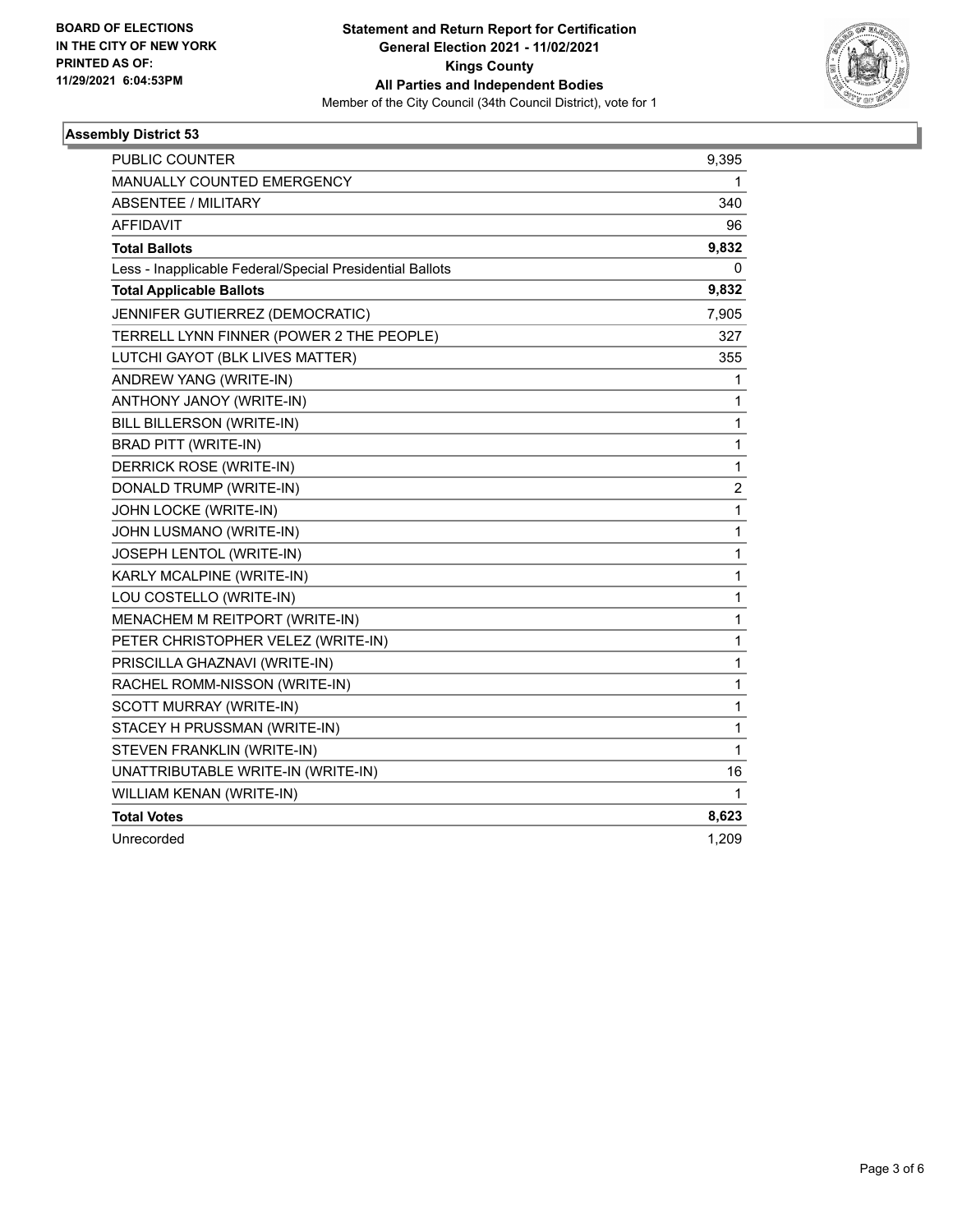

### **Assembly District 54**

| PUBLIC COUNTER                                           | 1,617 |
|----------------------------------------------------------|-------|
| MANUALLY COUNTED EMERGENCY                               | 0     |
| ABSENTEE / MILITARY                                      | 69    |
| <b>AFFIDAVIT</b>                                         | 18    |
| <b>Total Ballots</b>                                     | 1,704 |
| Less - Inapplicable Federal/Special Presidential Ballots | 0     |
| <b>Total Applicable Ballots</b>                          | 1,704 |
| JENNIFER GUTIERREZ (DEMOCRATIC)                          | 1,387 |
| TERRELL LYNN FINNER (POWER 2 THE PEOPLE)                 | 64    |
| LUTCHI GAYOT (BLK LIVES MATTER)                          | 75    |
| DARMA DIAZ (WRITE-IN)                                    | 2     |
| JET DROLETTE (WRITE-IN)                                  |       |
| MARTIN SHKRELI (WRITE-IN)                                |       |
| <b>OSCAR LAUS (WRITE-IN)</b>                             | 1     |
| UNATTRIBUTABLE WRITE-IN (WRITE-IN)                       | 4     |
| <b>Total Votes</b>                                       | 1,535 |
| Unrecorded                                               | 169   |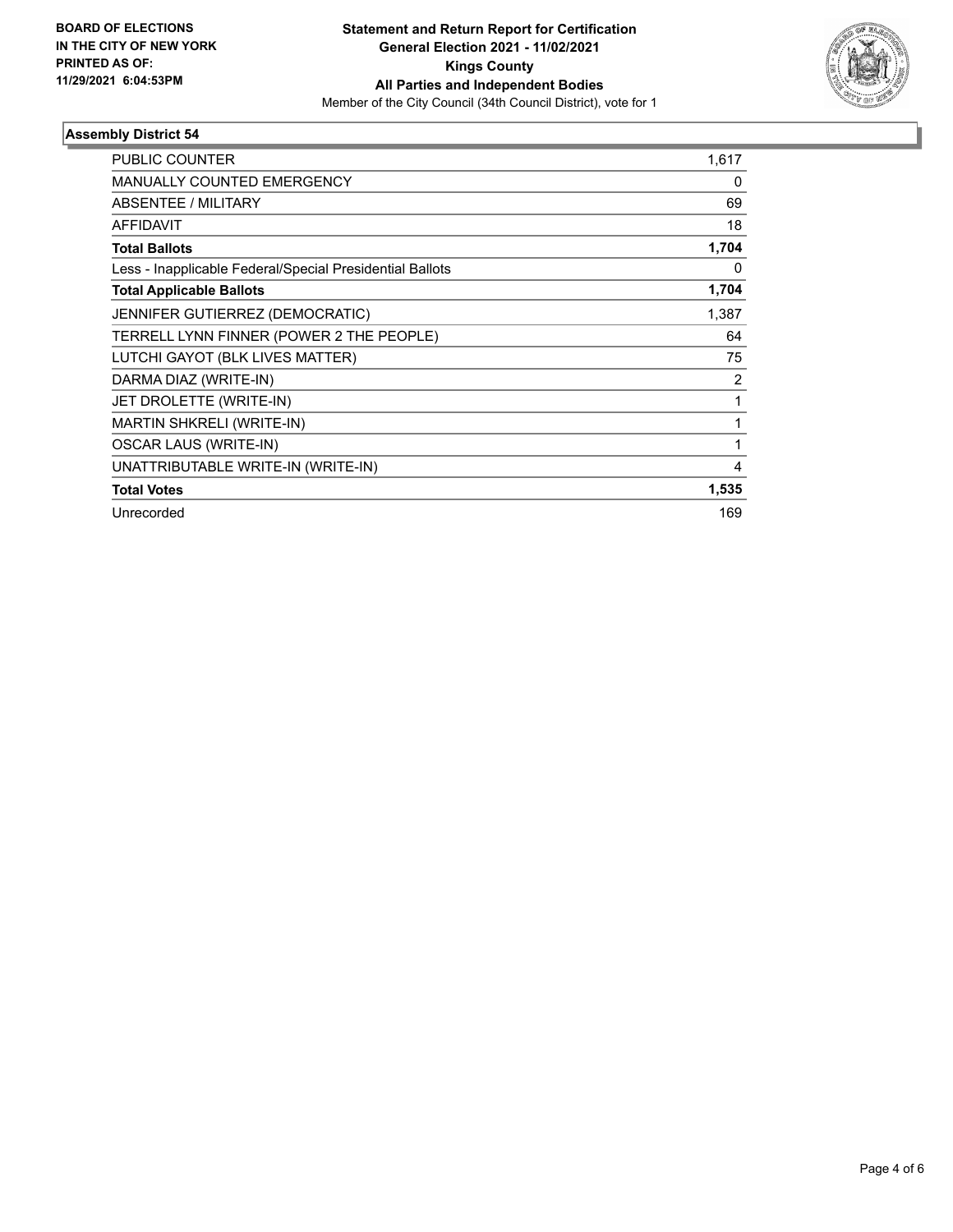

### **Total for Member of the City Council (34th Council District) - Kings County**

| <b>PUBLIC COUNTER</b>                                    | 13,818       |
|----------------------------------------------------------|--------------|
| MANUALLY COUNTED EMERGENCY                               | 1            |
| <b>ABSENTEE / MILITARY</b>                               | 535          |
| <b>AFFIDAVIT</b>                                         | 146          |
| <b>Total Ballots</b>                                     | 14,500       |
| Less - Inapplicable Federal/Special Presidential Ballots | 0            |
| <b>Total Applicable Ballots</b>                          | 14,500       |
| JENNIFER GUTIERREZ (DEMOCRATIC)                          | 11,606       |
| TERRELL LYNN FINNER (POWER 2 THE PEOPLE)                 | 488          |
| LUTCHI GAYOT (BLK LIVES MATTER)                          | 561          |
| ANDREW YANG (WRITE-IN)                                   | 1            |
| ANNA MIROFF (WRITE-IN)                                   | 1            |
| ANTHONY C. HERBERT (WRITE-IN)                            | 1            |
| ANTHONY JANOY (WRITE-IN)                                 | $\mathbf 1$  |
| BILL BILLERSON (WRITE-IN)                                | 1            |
| BRAD PITT (WRITE-IN)                                     | 1            |
| BRENDAN MCGILLEN (WRITE-IN)                              | $\mathbf 1$  |
| CURTIS SLIWA (WRITE-IN)                                  | 1            |
| DARMA DIAZ (WRITE-IN)                                    | 2            |
| DERRICK ROSE (WRITE-IN)                                  | $\mathbf 1$  |
| DIANA REYNA (WRITE-IN)                                   | $\mathbf 1$  |
| DONALD TRUMP (WRITE-IN)                                  | 2            |
| DOUG DECHEET (WRITE-IN)                                  | $\mathbf 1$  |
| ERICK WALDEN (WRITE-IN)                                  | 1            |
| JET DROLETTE (WRITE-IN)                                  | 1            |
| JOHN HANCOCK (WRITE-IN)                                  | $\mathbf 1$  |
| JOHN LOCKE (WRITE-IN)                                    | 1            |
| JOHN LUSMANO (WRITE-IN)                                  | 1            |
| JOSEPH LENTOL (WRITE-IN)                                 | $\mathbf 1$  |
| KARLY MCALPINE (WRITE-IN)                                | 1            |
| LOU COSTELLO (WRITE-IN)                                  | 1            |
| LUISE SKRUDZKI (WRITE-IN)                                | $\mathbf{1}$ |
| MARTIN SHKRELI (WRITE-IN)                                | 1            |
| MENACHEM M REITPORT (WRITE-IN)                           | 1            |
| <b>OSCAR LAUS (WRITE-IN)</b>                             | $\mathbf 1$  |
| PETER CHRISTOPHER VELEZ (WRITE-IN)                       | 1            |
| PRISCILLA GHAZNAVI (WRITE-IN)                            | 1            |
| RACHEL ROMM-NISSON (WRITE-IN)                            | 1            |
| RALPH JORLANO (WRITE-IN)                                 | 1            |
| ROGER OWENS (WRITE-IN)                                   | 1            |
| SCOTT MURRAY (WRITE-IN)                                  | 1            |
| SEBASTIANO N.RUSSO (WRITE-IN)                            | 1            |
| STACEY H PRUSSMAN (WRITE-IN)                             | 1            |
| STEVEN FRANKLIN (WRITE-IN)                               | 1            |
| TANIA MARKIS (WRITE-IN)                                  | 1            |
| UNATTRIBUTABLE WRITE-IN (WRITE-IN)                       | 28           |
|                                                          |              |